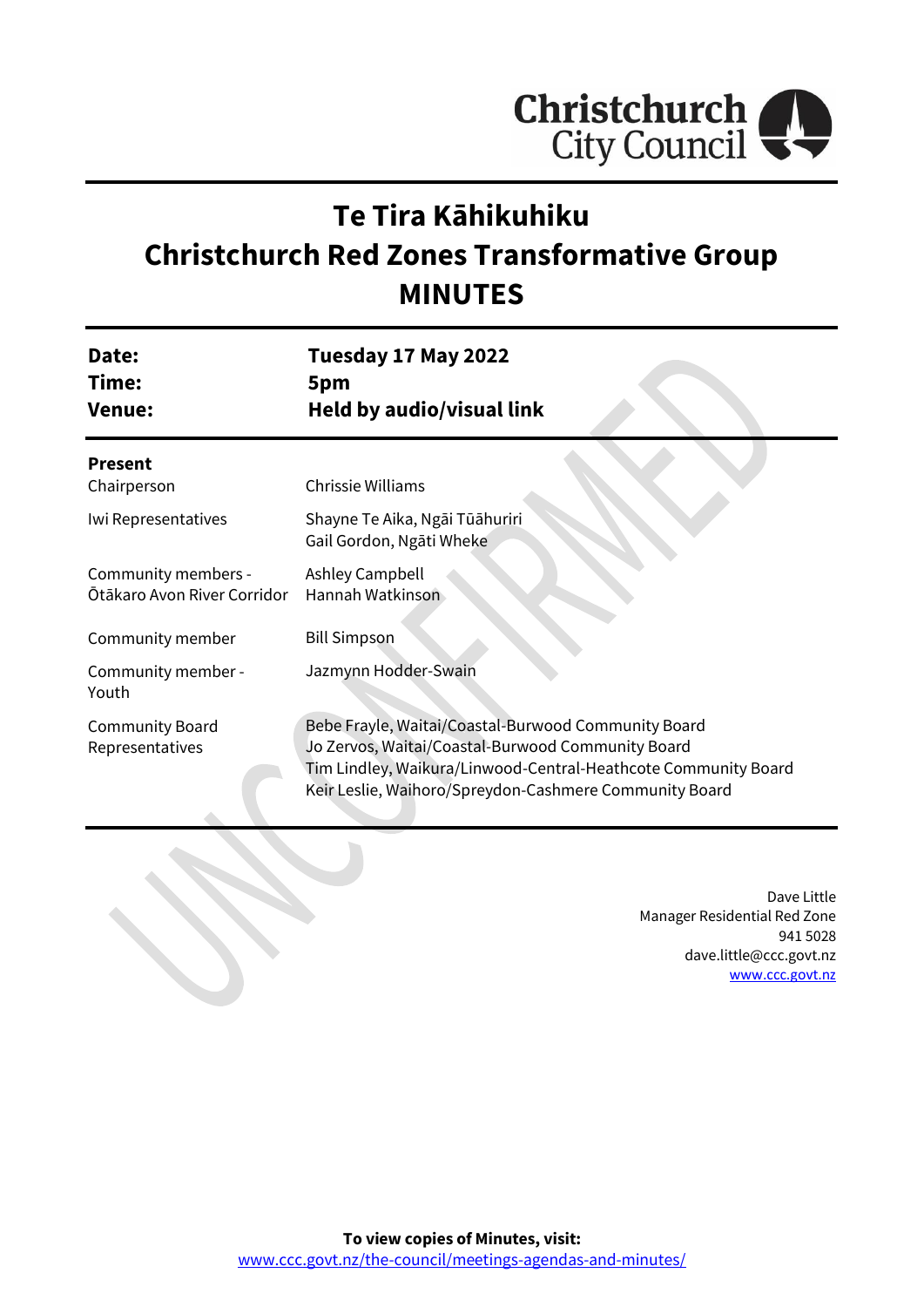

#### **Karakia Tīmatanga**: Given by Shayne Te Aika.

The agenda was dealt with in the following order.

### **1. Apologies Ngā Whakapāha**

#### **Committee Decision**

That the apologies for absence from Adam Parker and for early departure from Jo Zervos be accepted. Jo Zervos left the meeting at 6.27pm after item 11.

#### **2. Declarations of Interest Ngā Whakapuaki Aronga**

There were no declarations of interest recorded.

**3. Deputations/Presentations by Appointment Ngā Huinga Whakaritenga** There were no deputations by appointment

### **4. Confirmation of Previous Minutes Te Whakaāe o te hui o mua**

#### **Committee Decision**

That the minutes of the Te Tira Kāhikuhiku meeting held on Tuesday, 15 March 2022 be confirmed.

### **5. Update from Land Information New Zealand**

LINZ provided a verbal update to the group.

### **6. Council Staff Update**

Staff provided an update on the three bridges project and advised of the formal opening of the Snell Place Bridge on Friday 27 May. There continues to be ongoing issues with graffiti and staff are working with graffiti team to help combat the problem.

Dallington Landing planting is expected to be finished by the end of next week.

The Terms of Reference for the Co-governance entity have been agreed by Council and a Council Chair has been appointed. They are working with Ngāi Tahu to agree the co-chair and then remaining members of the group will be appointed.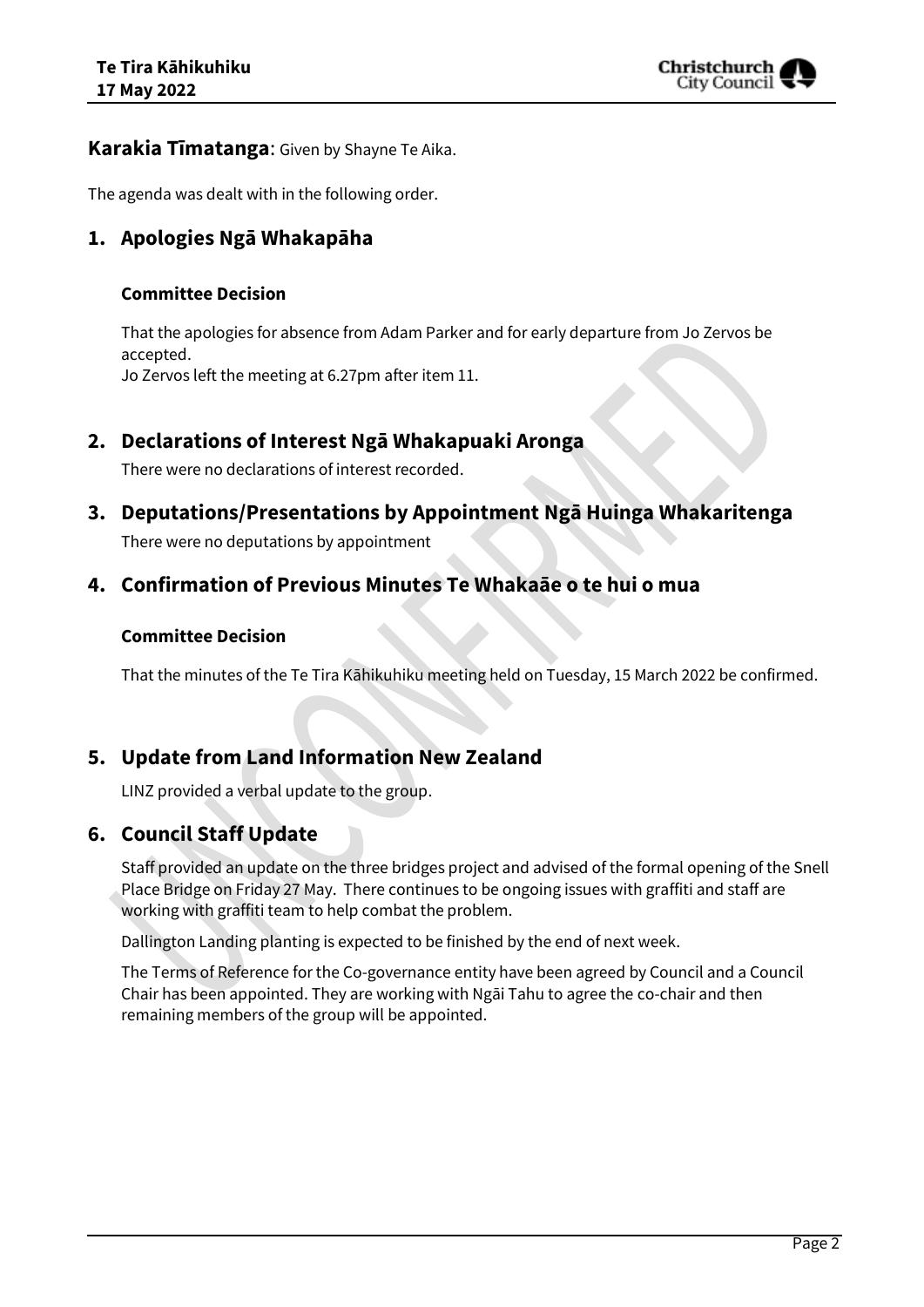

### **7. Temporary Land Use Application Report - The Press - Tree Planting Event Recommendation to Land Information New Zealand**

Te Tira Kāhikuhiku recommends that Land Information New Zealand agrees to grant a transitional land use licence in Burwood to Stuff Limited for a planting day on 3 July 2022, noting that:

- a. The proposed event provides opportunities for community participation, recreation and leisure to welcome people into the area
- b. The license is subject to proof of Public Liability Insurance, provision of a traffic management plan and site-specific Health and Safety Plan, and a letter drop to property owners in the Burwood area.
- c. Council will take responsibility for the maintenance of this site, including maintenance of the 5000 plants.

### **8. Update from Belinda Nicholls re TLU for Bees (Ōtautahi Beekeepers) - May TTK Meeting**

Te Tira Kāhikuhiku received the information.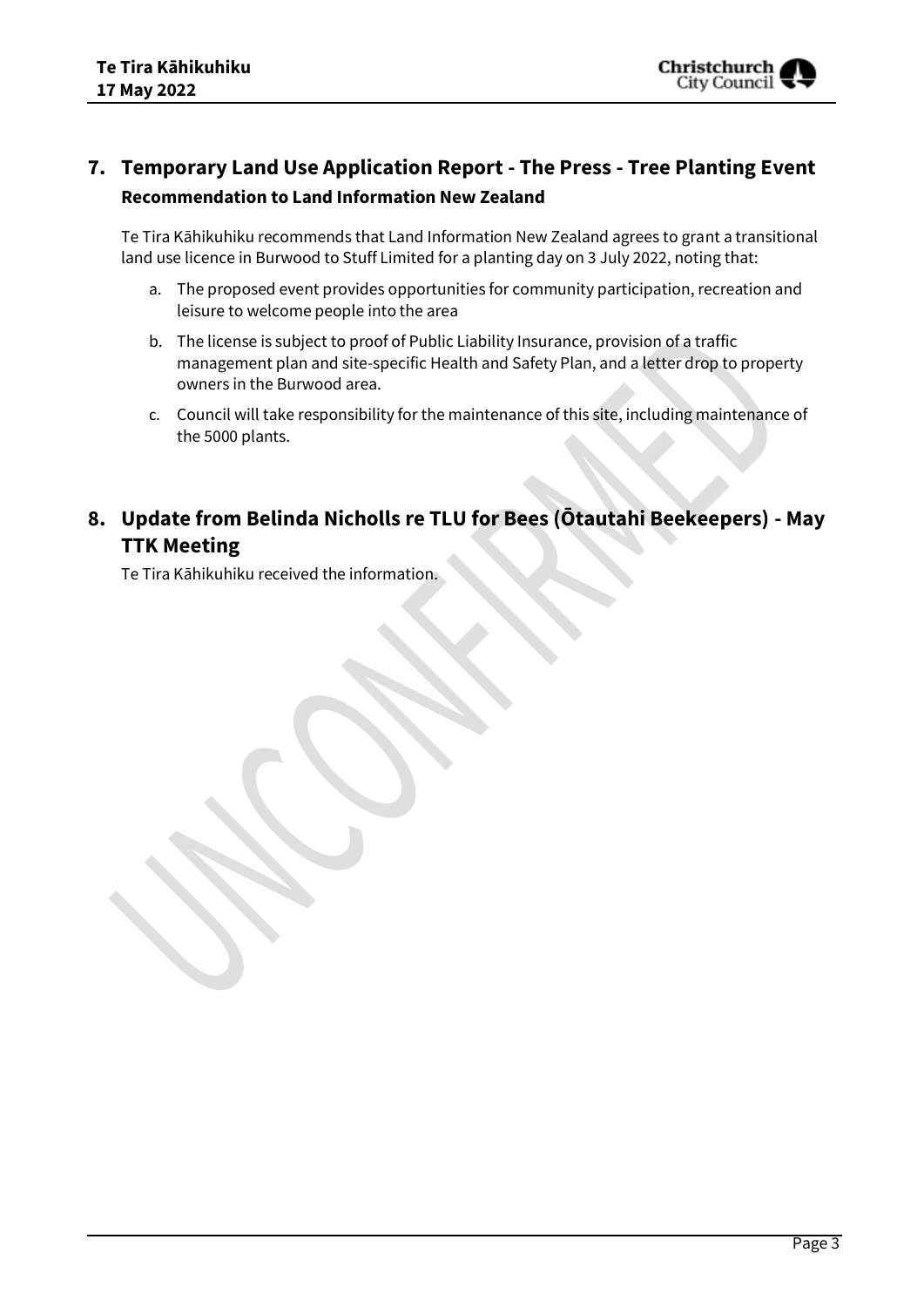

## **9. Temporary Land Use Application Report - Ōtautahi Beekeepers Limited - Plan Bee - Temporary Land Use Application**

#### **Recommendation to Land Information New Zealand**

Te Tira Kāhikuhiku recommends that Land Information New Zealand agrees to grant a transitional land use lease to Ōtautahi Beekeepers Limited to establish beehives and provide education at a site in Kingsford St (odd numbers 155-165 Kingsford St), and at a Glade Avenue site (34 Glade Avenue; part 137 River Road; part 38 Glade Avenue; part 40 Glade Avenue and part 147 River Road), noting that:

- a. The temporary use is appropriate to the location and consistent with recovery and regeneration objectives for the land concerned.
- b. The number of beehives is limited to 10 at the Kingsford Street site and 8 at the Glade Avenue site.
- c. Ōtautahi Beekeepers Limited should continue to work with the local residents and others who have beehives in the Ōtākaro Avon River Corridor
- d. The lease is granted for 6 months or until the land is transferred to Christchurch City Council ownership.
- e. The lessee is advised that the activity will be re-assessed by the Council to decide whether the lease continues when the land is under Council ownership.

### **10. Temporary Land Use Application Report - Current Beehives Transfer Recommendation to Land Information New Zealand**

Te Tira Kāhikuhiku recommends that Land Information New Zealand agrees to transfer a transitional land use lease from Myles White to Ōtautahi Beekeepers Limited, noting that

- a. The lease is for the same sites as the current lease at 31 Rebecca Ave, 187 Kingsford St, and 12 Ava Place, and for the same number of hives.
- b. The lease is granted until 23 September 2024 or until such time as the land transfers to the Council.
- c. The lessee is advised that the activity will be re-assessed by the Council to decide whether the lease continues when the land is under Council ownership.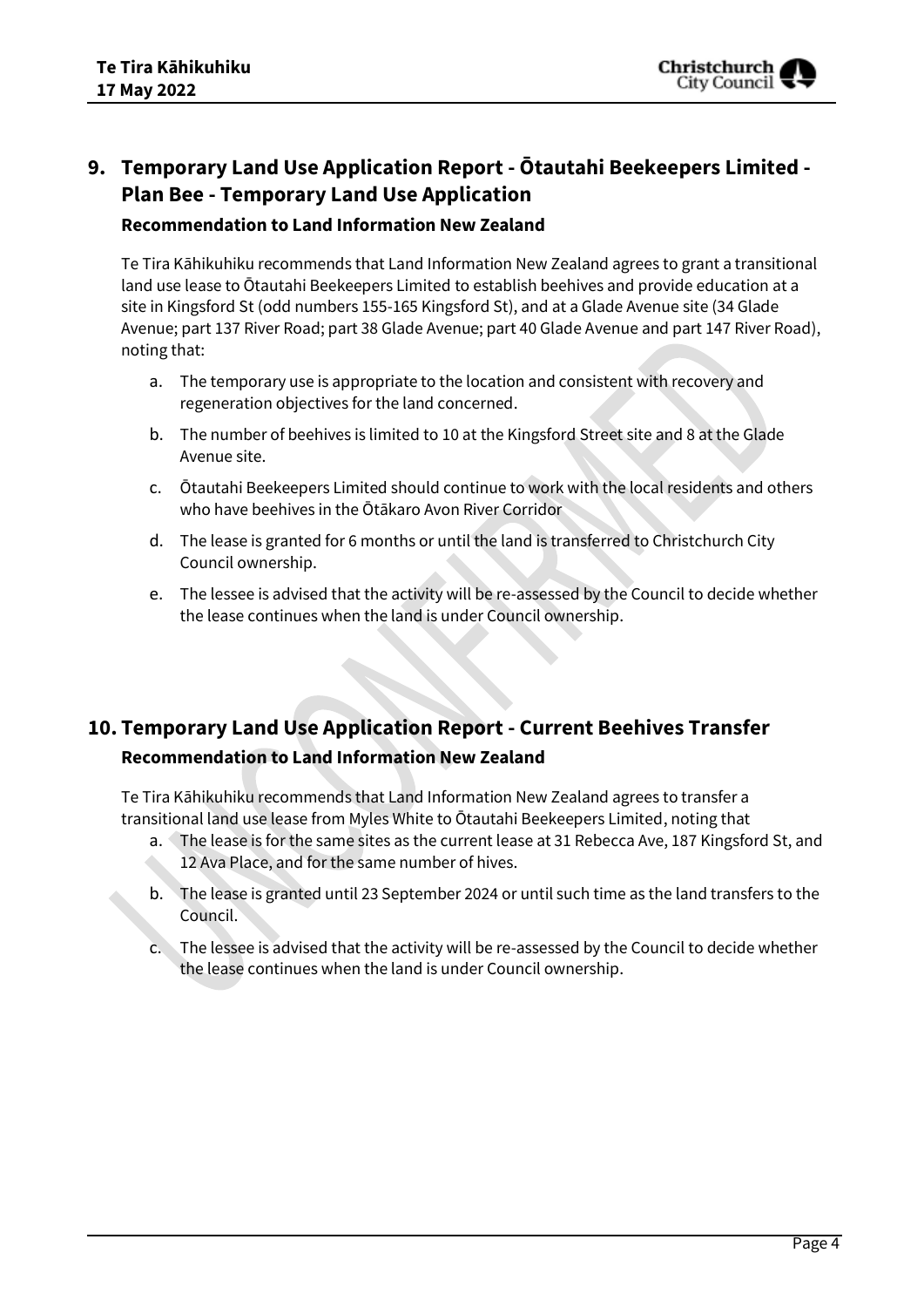

### **11. Temporary Land Use Application Report - Nōku Te Ao Charitable Trust Pohoareare Investigative Works**

#### **Recommendation to Land Information New Zealand**

Te Tira Kāhikuhiku recommends that Land Information New Zealand agrees to grant a transitional land use

- lease to Nōku Te Ao Charitable Trust in the area shown in blue on the map below for environmental rehabilitation works, cultural activities, temporary cultural harvest plantings, placement of a relocatable classroom and temporary ablutions, and investigative works to determine feasibility for establishing Te Pā Rākaihautū, and a
- licence on the area shown in pink on the map below for investigative works to determine feasibility for establishing Te Pā Rākaihautū, noting that:
	- a. The temporary uses are appropriate to the location and consistent with recovery and regeneration objectives for the land concerned;
	- b. The lessee will take responsibility for the maintenance of the leased area, in liaison with Council staff.
	- c. The lease and licence are granted for 6 months or until the land is transferred to Christchurch City Council ownership.
	- d. The area under licence is available for community events as and when required.
	- e. The lessee is advised that the activity will be re-assessed by the Council to decide whether the lease and/or licence continue when the land is under Council ownership.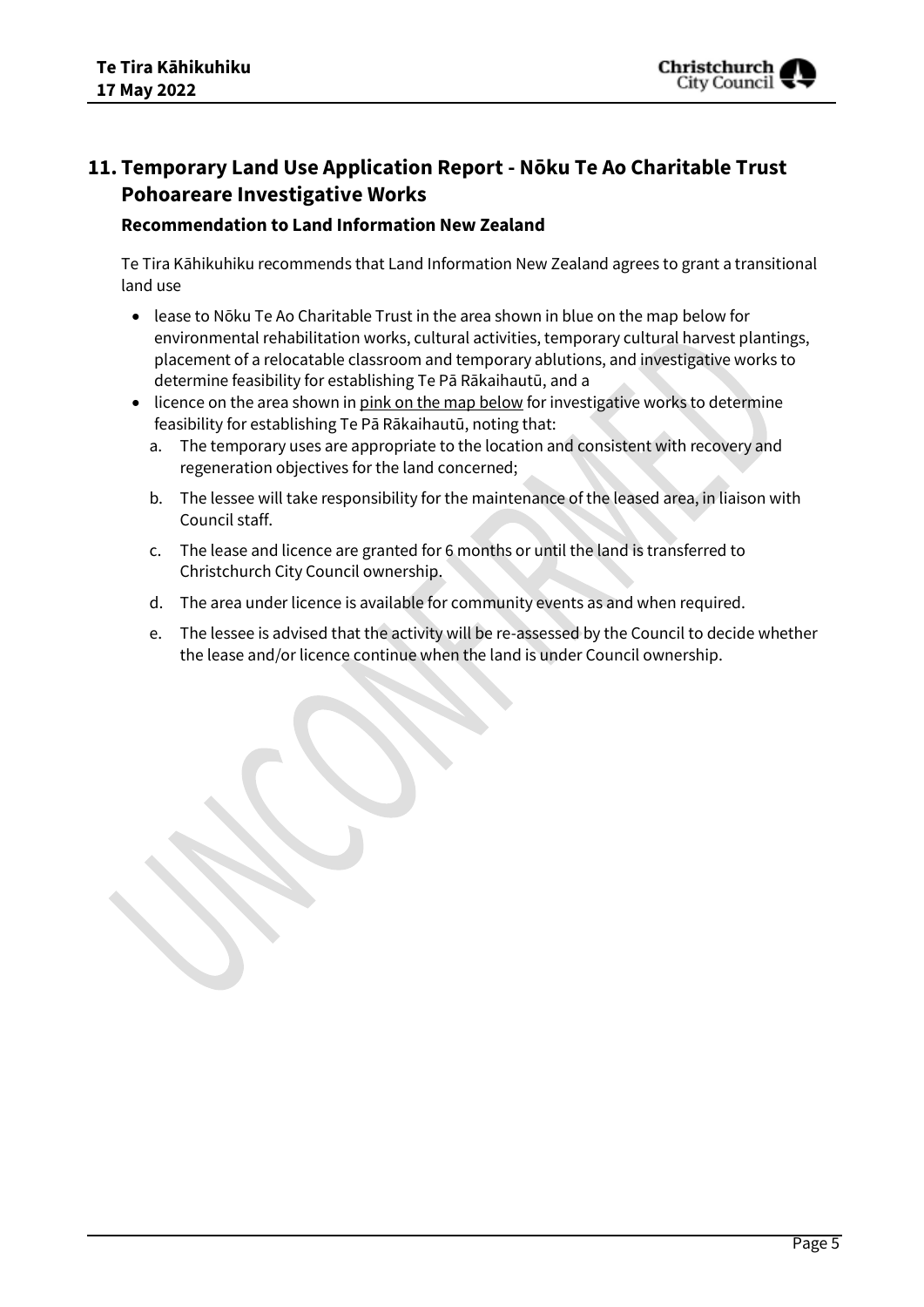